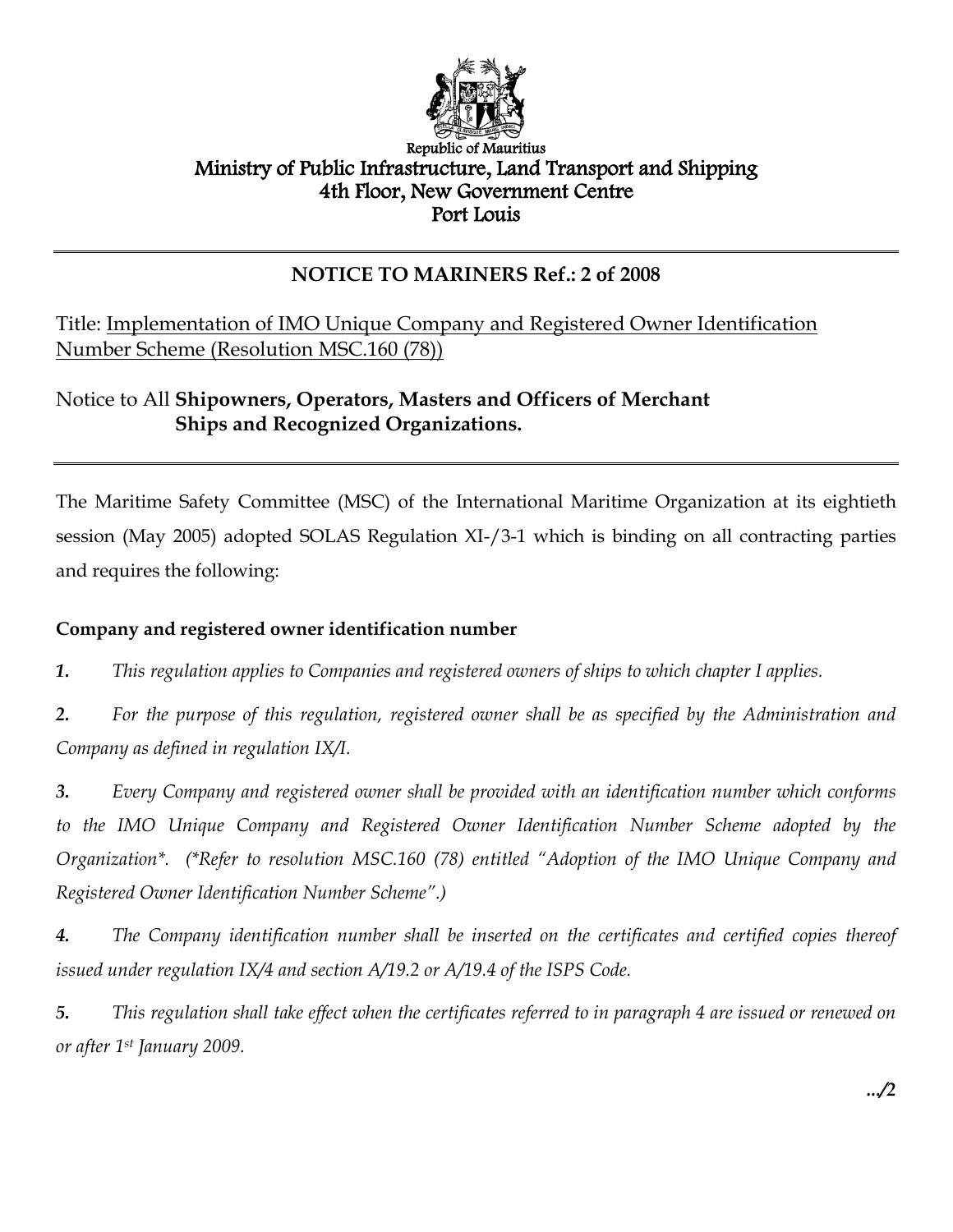To this end, it will be required from all Owners or potential Owners, Managers or potential Managers of Mauritius ships, when applying for any transaction to the Director of Shipping after the 1st January 2009, to submit the IMO Unique Company or Registered Owner Identification Number as appropriate.

The procedure for obtaining the IMO Unique Company and Registered Owner Identification Number is described in Annexes 1 and 2 of the IMO Circular letter No 2554/Rev. 1 which are attached to this Marine Notice.

**It must be noted that this Ministry will not provide any service in order to obtain the IMO Unique Company of Registered Owner Identification Number on behalf of Owners of Managers**.

The Recognized Organizations issuing on behalf of the Republic of Mauritius, ISM and ISPS related certificates are requested when issuing or renewing relevant certificates on or after 1st January 2009 to add the **IMO Unique Company Identification Number as appropriate, preferably under or adjacent to the Company's name and business address.**

*Director of Shipping Ministry of Public Infrastructure, Land Transport and Shipping (Land Transport and Shipping Division) 4th Floor, New Government Centre Port Louis Republic of Mauritius 1st December 2008*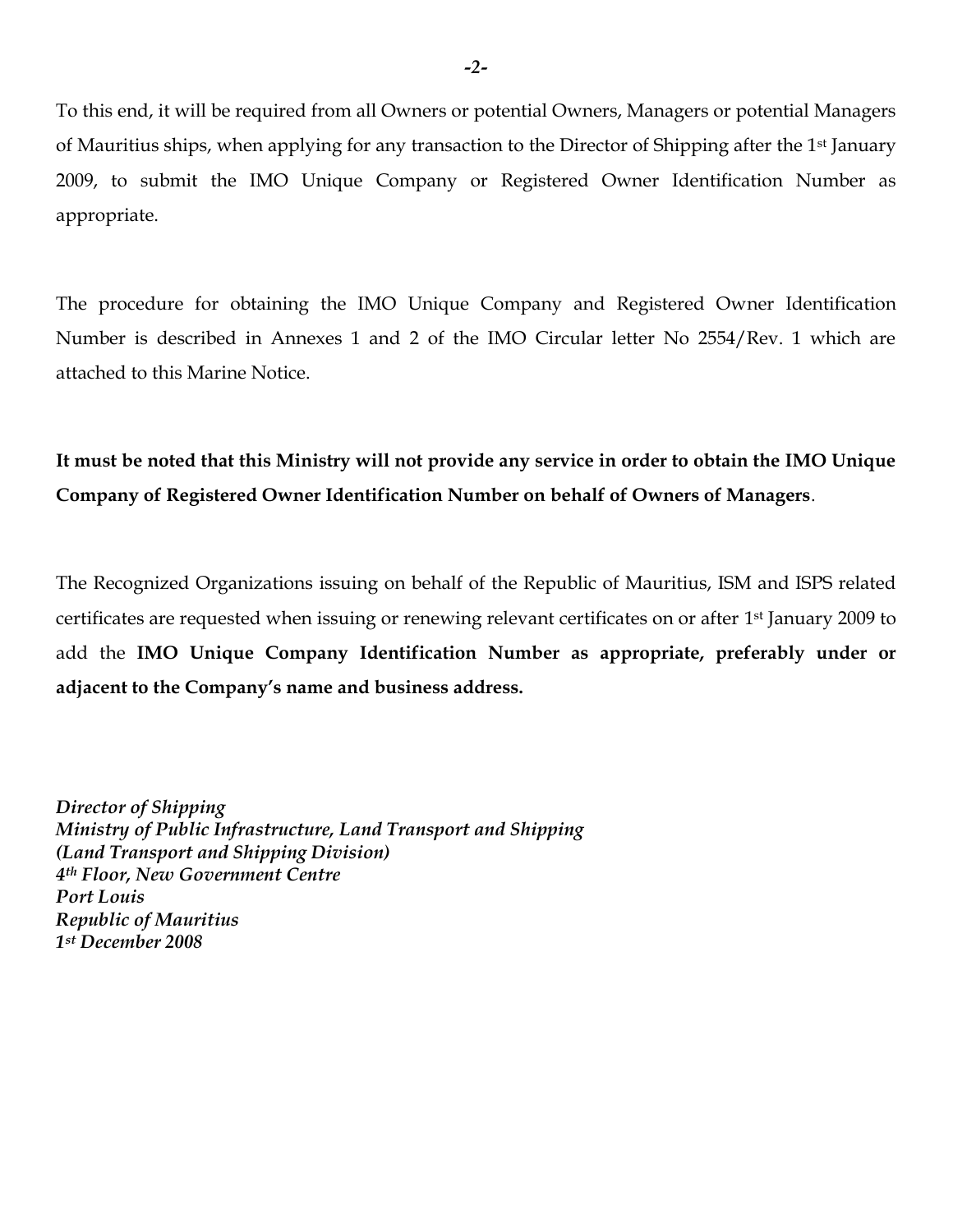#### *ANNEX 1*

#### *REQUEST FOR IMO COMPANY (DOC) LLOYD'S REGISTER – FAIRPLAY (LRF) IDENTIFICATION NUMBER Lombard House*

 *3 Princess Way, Redhill Surrey RH1 1UP UNITED KINGDOM* 

 *Telephone +44 1737 379060 International fax +44 1737 379040 Email: owners-data-feedback@lrfairplay.com*

#### *TO ENABLE ASSIGNMENT OF A COMPANY IDENTIFICATION NUMBER, PLEASE PROVIDE THE FOLLOWING DETAILS:*

#### *CURRENT COMPANY NAME\* FORMER NAME(S) (if known)*

*Please indicate if: This is correcting the details for an existing company on the LRF database This is a newly established company This is a change of company name (please give former names above) This is a company merger (please give former names of all companies above)* 

*DATE OF REGISTRATION COUNTRY OF REGISTRATION OPERATIONAL ADDRESS\** 

*TOWN\* POSTAL/ZIP CODE\* COUNTRY\* TELEPHONE FAX E-MAIL WEBSITE IF KNOWN PARENT COMPANY* 

*IMO ship identification number(s) \* If not available other ship details (please supply at least one IMO ship identification number in the current fleet. This helps in the identification of company records)* 

*Company requesting IMO Number COMPANY NAME\* CONTACT NAME\* SENDER'S EMAIL\* SENDER'S FAX NUMBER\* Items indicated with an asterisk (\*) are required and must be filled in before a number can be provided.* 

It is the policy of LRF to record the operational addresses of companies which have been issued with a Document of *Compliance (DOC). The operational address can be the address of a head office or a branch office, or a care-of address for the manager or company which has been issued with a DOC and managing the ship for which communication details are provided.* 

*The country of registration of the company which has been issued with a DOC is also recorded.* 

*For office use only.: IMO Company No.* 

 *\*\*\** 

*I:\C\_L\2554-Rev-1.doc*